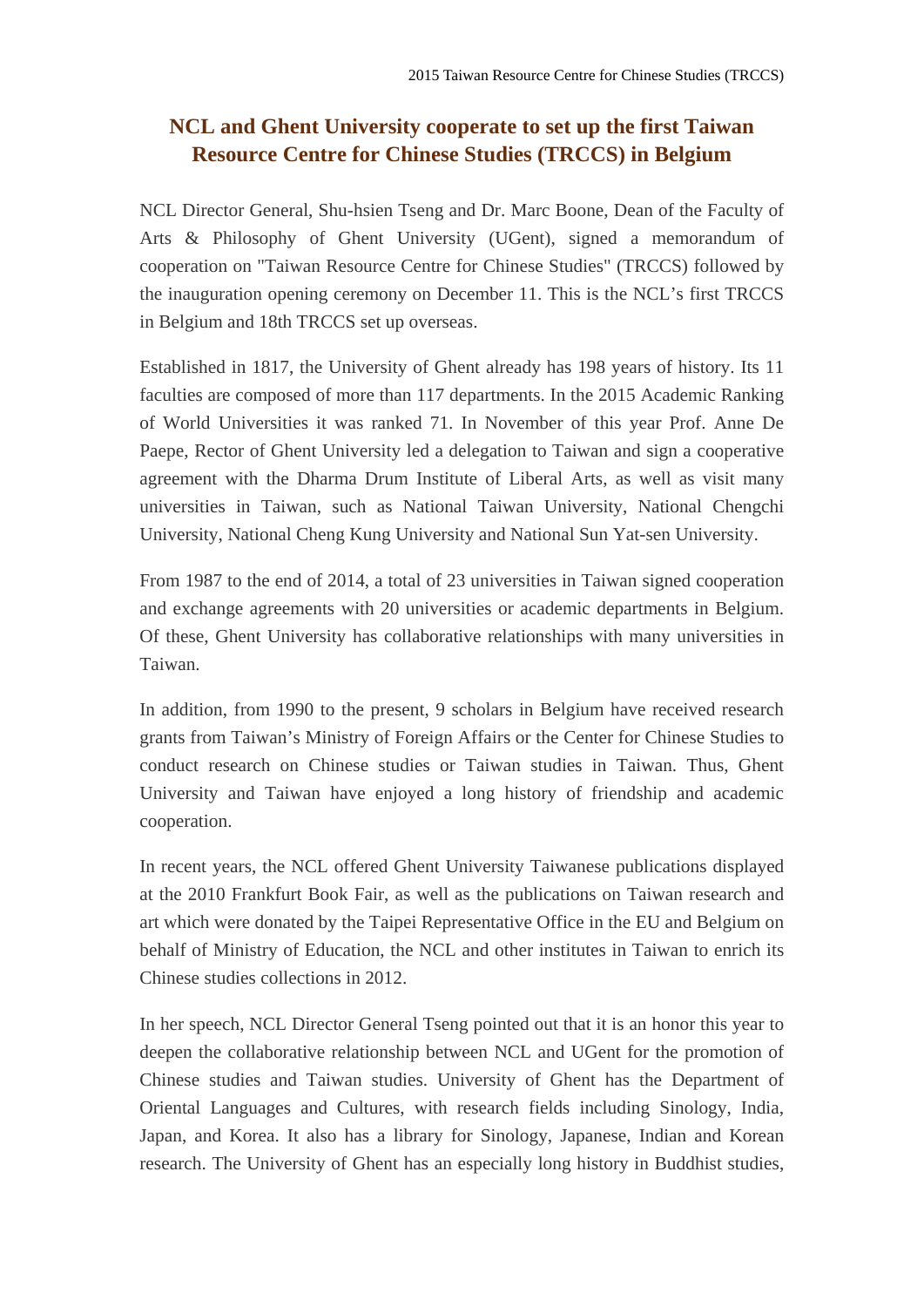with many publications published in the early 20th century. In 2007 it established the first academic Centre for Buddhist Studies in Belgium. Some professors from the university, such as Prof. Mr. Bart Dessein and Prof. Ann Heirman were invited as Visiting Scholars to Taiwan during 2006 and 2007. Thus, the buddhological research in Ghent is rooted in a long tradition of expertise. It is therefore evident that the choice of UGent to establish the TRCCS this year. The establishment of the TRCCS at UGent will not only help expand academic exchanges between Belgium and Taiwan but also expand Taiwan's influence on Chinese Studies in the international arena.

The NCL has not only 251 titles, 422 volumes of Chinese books published in Taiwan, but also provided the digital resources, including Taiwan digital archives and electronic databases, for the faculty, students, and researchers at the ANU. At the opening ceremony, Director General Tseng particularly donated replicas of*The Annotated Poetry of Su Dongpo*, a national treasure of the Republic of China that is more than 800 years old, and *The Diamond Sutra*, an only existing copy of the earliest wood block print book with dual color. These gifts will certainly enrich the collections of UGent Library. It is also a witness to a historic moment of our mutual cooperation, opening up opportunities for future cooperation.

A recent donation by NCL of Buddhist scriptures was a great boon to many scholars of Buddhist thought at the University of Ghent. It will augment the university's relationship with National Central Library, as well as promote academic discussion and cooperation on Buddhist studies with other institutions in Taiwan.

The establishment of the TRCCS at the Ghent University attracted a good number of people to participate in the opening ceremony. Among them are Representative Kuo-yu Tung of Taipei Representative Office in the EU and Belgium, Ms. Saskia Scheltjens, head of the Faculty Library of Arts and Philosophy, Prof. Bart Dessein of Department of Oriental Languages and Cultures, Prof. Ann Heirman, Director of the Centre for Buddhist, students from Taiwan studying at the Ugent, and colleagues, teachers and students of Ghent University. They were interested in the replicas of *The Annotated Poetry of Su Dongpo* and *The Diamond Sutra* and the books and resources provided by the TRCCS.

Before the opening ceremony, Director General Tseng accompanied by Ms. Saskia Scheltjens and Director Ann Heirman, visited the Faculty Library Arts and Philosophy and observe a variety of library facilities, services, interior design and barrier free environment.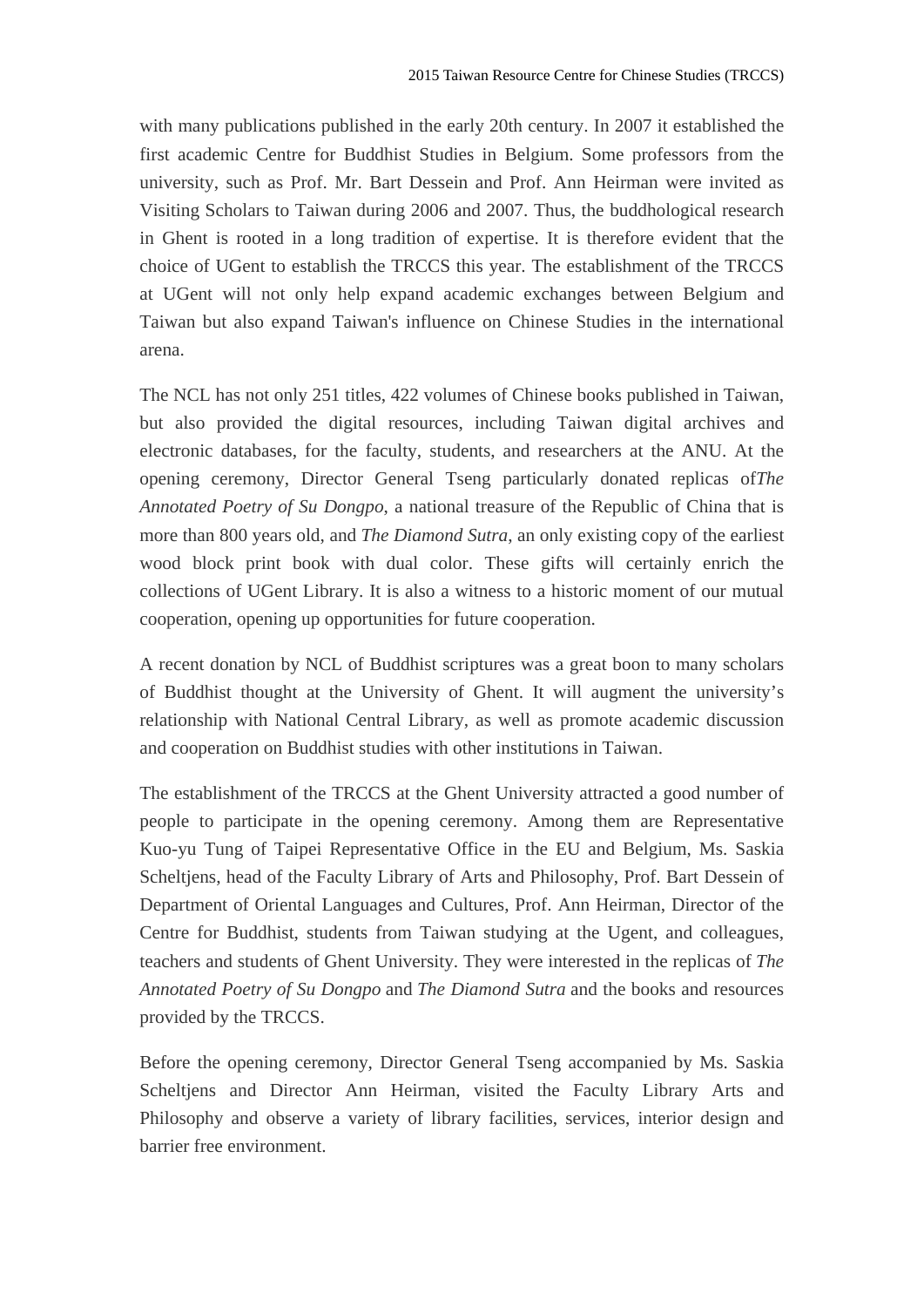

NCL Director General, Shu-hsien Tseng and Dr. Marc Boone, Dean of the Faculty of Arts & Philosophy of Ghent University, signed a memorandum of cooperation on ''Taiwan Resource Centre for Chinese Studies'' and then took a photo with Representative Kuo-yu Tung of Taipei Representative Office in the EU and Belgium.



The first TRCCS in Belgium is unveiled at the UGhent.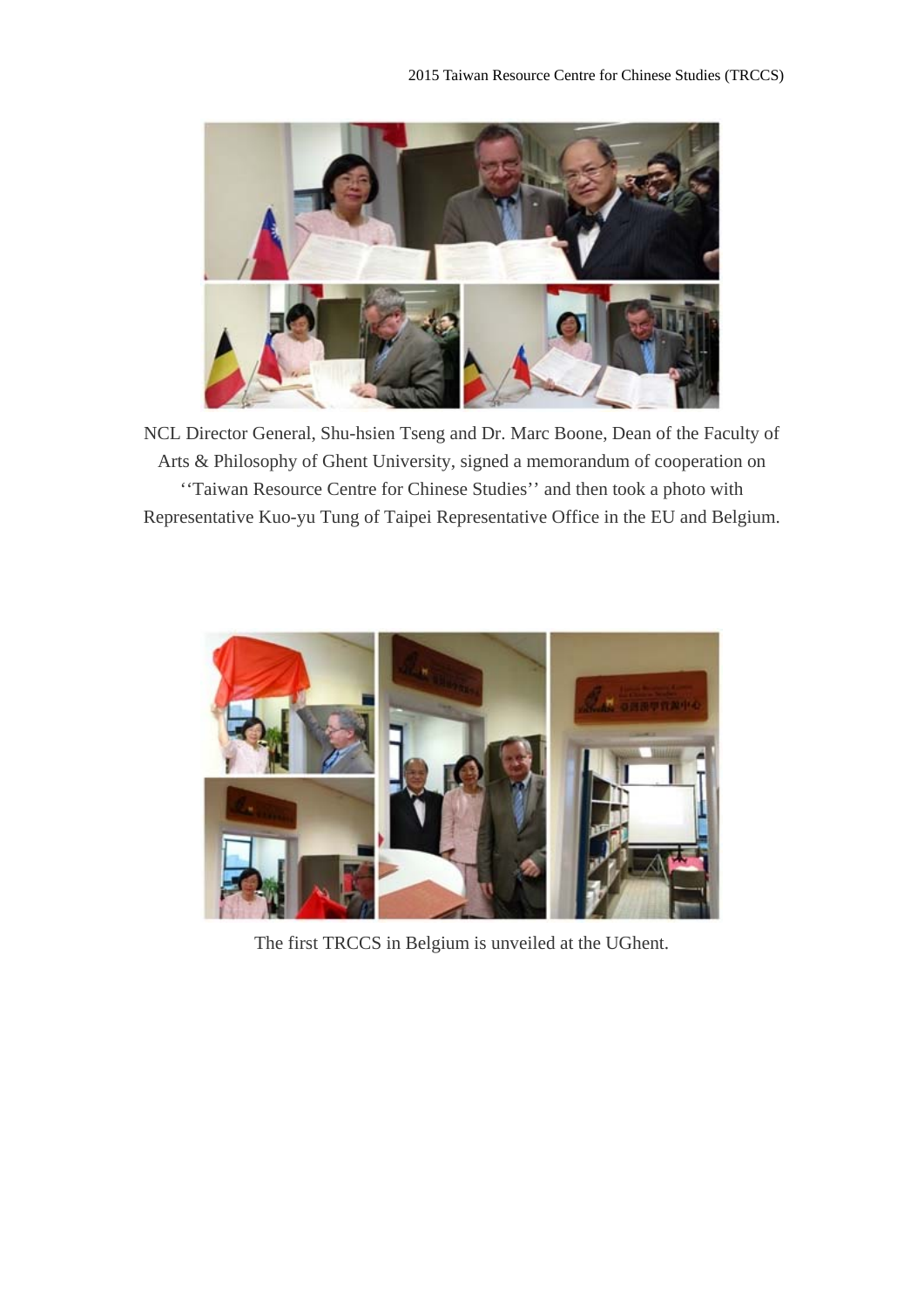

Speeches by Prof. Mr. Bart Dessein, Dr. Marc Boone, Director General Tseng (clockwise)



Director General Tseng offering the national treasure: replicas of *The Annotated Poetry of Su Dongpo* and*The Diamond Sutra* and exchanging gifts with Dean Marc Boone.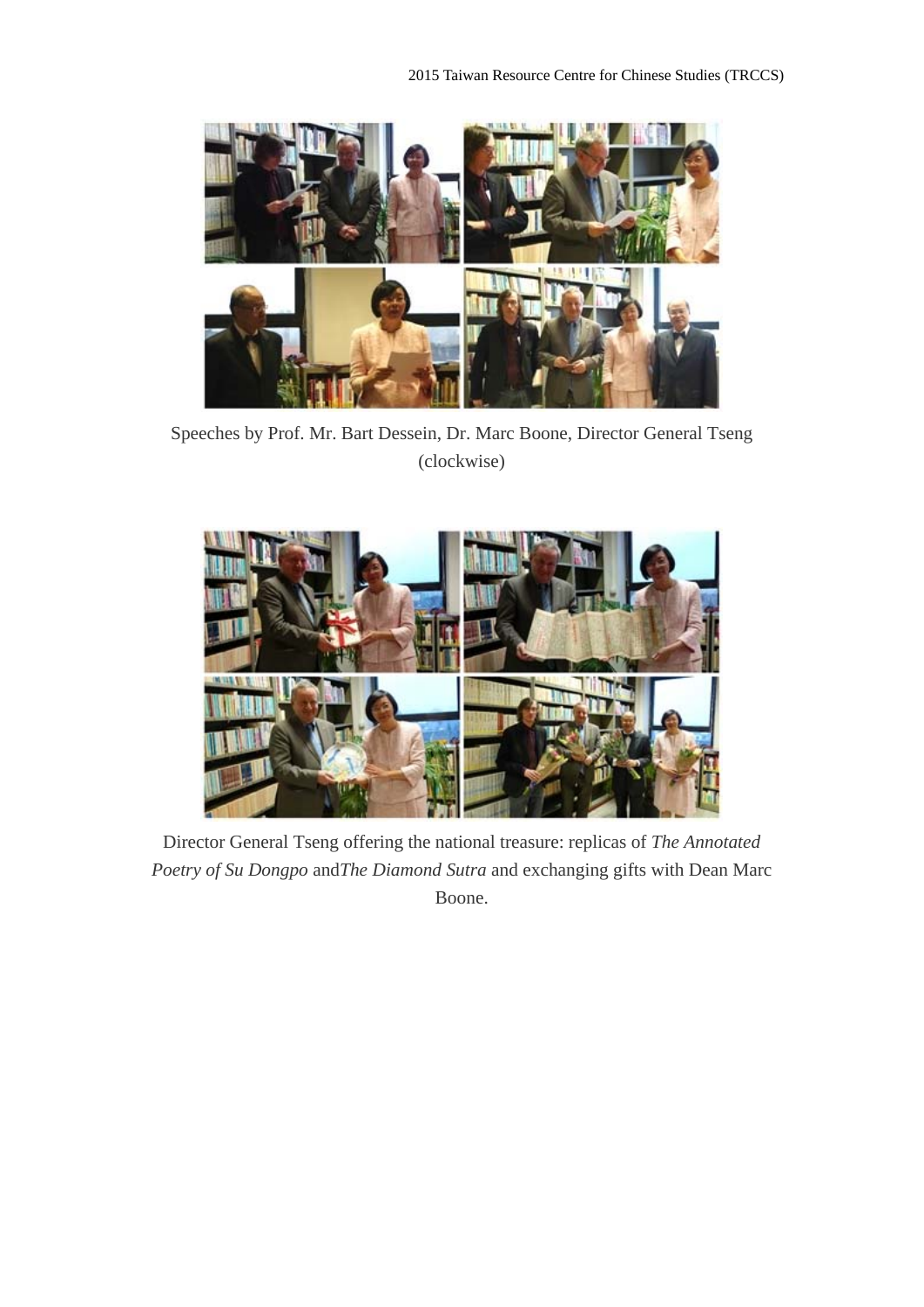

Participants of the opening ceremony including students from Taiwan studying at the UGhent, and colleagues, teachers and students of UGhent.



Director General visits the Faculty Library of Arts and Philosophy. (with black dress: Ms. Saskia Scheltjens, with blue upper outer: of. Ann Heirman)